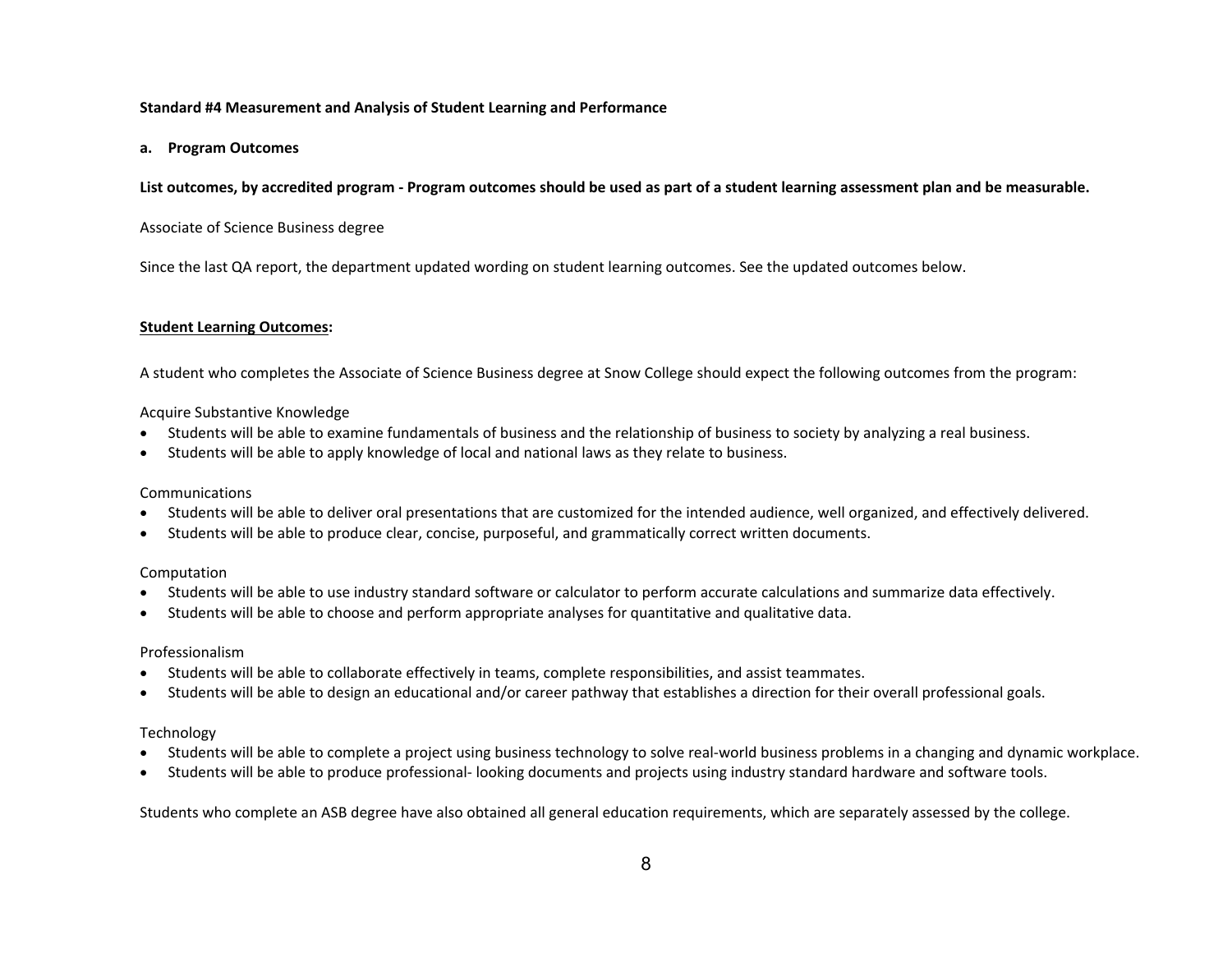# **b. Performance Results**

**Complete the following table. Provide three or four examples, reporting what you consider to be the most important data. It is not necessary to provide results for every process.** 

| <b>Performance</b><br><b>Measure</b>                                                                                                                                                                                                                      | What is your<br>measurement<br>instrument or<br>process?                               | <b>Current</b><br><b>Results</b>                                             | <b>Analysis of</b><br><b>Results</b>                                                                                                                                                                                                                                | <b>Action Taken or</b><br><b>Improvement</b><br>made                          | <b>Insert Graphs or Tables of Resulting Trends</b><br>(3-5 data points preferred)                                                                                                                                                                                   |
|-----------------------------------------------------------------------------------------------------------------------------------------------------------------------------------------------------------------------------------------------------------|----------------------------------------------------------------------------------------|------------------------------------------------------------------------------|---------------------------------------------------------------------------------------------------------------------------------------------------------------------------------------------------------------------------------------------------------------------|-------------------------------------------------------------------------------|---------------------------------------------------------------------------------------------------------------------------------------------------------------------------------------------------------------------------------------------------------------------|
| <b>COMMUNICATION</b><br>Students will be<br>able to produce<br>clear, concise,<br>purposeful, and<br>grammatically<br>correct written<br>documents by<br>achieving at<br>least a 70%<br>average on the<br><b>BUS 2200</b><br>language arts<br>assessment. | Internal<br>summative<br>assessment<br>evaluating<br>grammar, usage,<br>spelling, etc. | Average<br>score for<br>the four<br>most<br>recent data<br>points is<br>74%. | Although the<br>scores meet<br>our<br>performance<br>measure, this<br>component of<br>the class has<br>typically been<br>difficult for<br>students. In<br><b>Spring 2014,</b><br>students from<br>technical<br>programs<br>began enrolling<br>in larger<br>numbers. | More study<br>guides have<br>been developed,<br>as well as<br>practice tests. | Language Arts Exam Average Scores<br>80.0%<br>78.0%<br>75.6%<br>74.9%<br>75.0%<br>70.0%<br>66.5%<br>65.0%<br>60.0%<br>Fall 2015<br>Spring 2014<br>Fall 2014<br>Spring 2015<br>Enrollment numbers:<br>Spring 2014, 35; Fall 2014, 23; Spring 2015, 38; Fall 2015, 28 |

**Standard 4 Student Learning Results (Required for each accredited program)**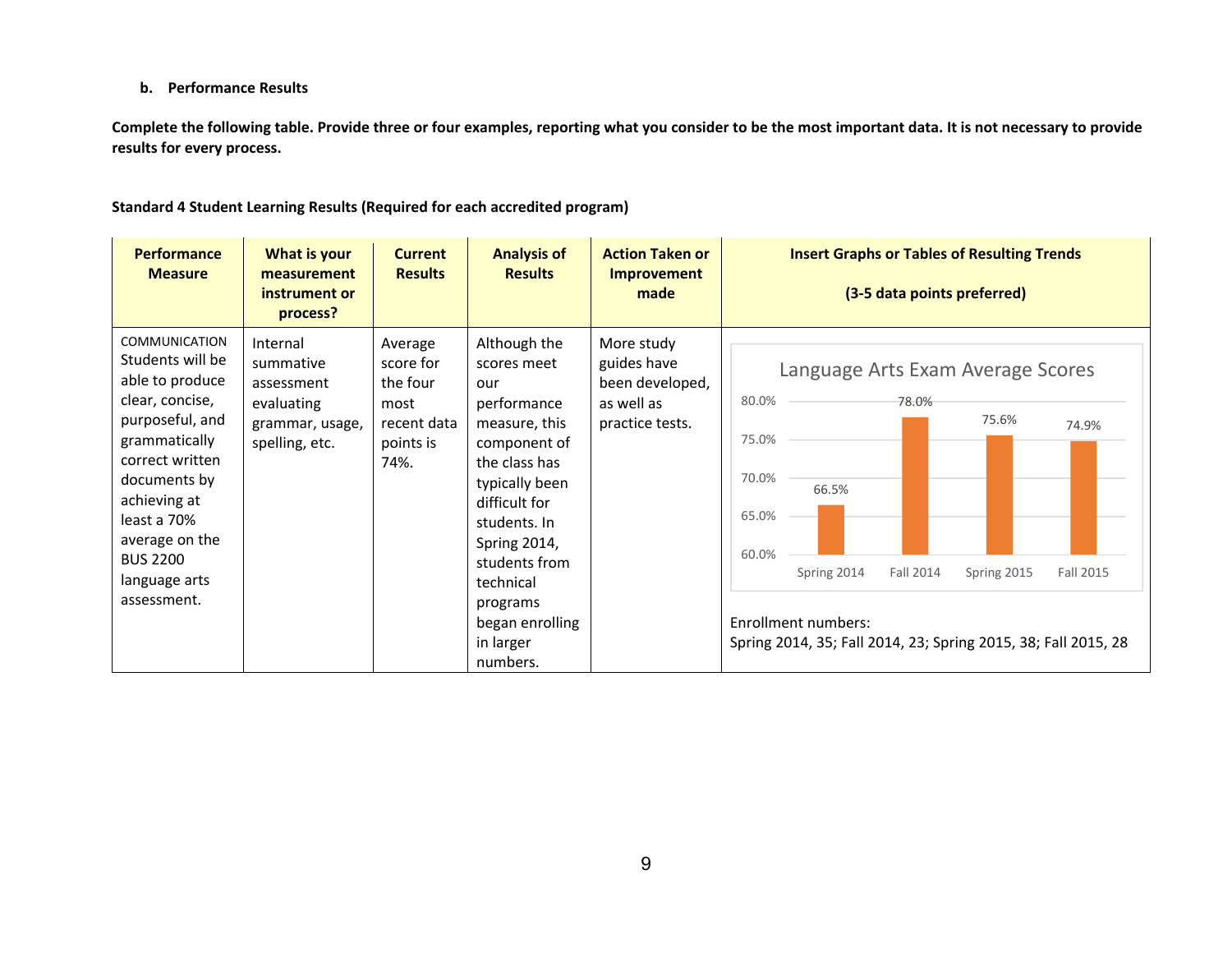| <b>Performance</b><br><b>Measure</b>                                                                                                                                                                                                                                                                                        | What is your<br>measurement<br>instrument or<br>process?                                                                                            | <b>Current</b><br><b>Results</b>                                 | <b>Analysis of</b><br><b>Results</b>                                                                                      | <b>Action Taken or</b><br>Improvement<br>made                                                                                  | <b>Insert Graphs or Tables of Resulting Trends</b><br>(3-5 data points preferred)                                                                                                                                                                                                                                                                                                 |
|-----------------------------------------------------------------------------------------------------------------------------------------------------------------------------------------------------------------------------------------------------------------------------------------------------------------------------|-----------------------------------------------------------------------------------------------------------------------------------------------------|------------------------------------------------------------------|---------------------------------------------------------------------------------------------------------------------------|--------------------------------------------------------------------------------------------------------------------------------|-----------------------------------------------------------------------------------------------------------------------------------------------------------------------------------------------------------------------------------------------------------------------------------------------------------------------------------------------------------------------------------|
| <b>TECHNOLOGY</b><br>Students will be<br>able to complete<br>a project using<br>business<br>technology to<br>solve real-world<br>business<br>problems in a<br>changing and<br>dynamic<br>workplace by<br>achieving an<br>average of 3.0 or<br>higher on the<br>rubric (scale: 0-<br>4) on the BUS<br>2010 final<br>project. | Internal<br>summative<br>assessment<br>evaluating<br>advanced<br>business<br>technology<br>concepts;<br>measured by a<br>rubric across<br>sections. | Average<br>rubric<br>score was<br>3.7.                           | Students are<br>meeting the<br>goal, but there<br>appears to be a<br>variation in<br>grading among<br>course<br>sections. | Norming will be<br>implemented for<br>more consistent<br>grading in all<br>course sections.                                    | <b>BUS 2010 Integrated Project</b><br>Average Scores - Fall 2015<br>4.0<br>3.5<br>Rubric Scale<br>3.0<br>2.5<br>2.0<br>1.5<br>1.0<br>Tables<br>Oueries<br>Integration<br>Reports<br>Mriting Cualicy<br>Prompticamplete<br>Relationships<br>Formac<br>18 students<br>2 courses<br><b>Outcome Areas</b><br>This assessment began Fall 2015, so only one data point is<br>available. |
| <b>COMPUTATION</b><br>Students will be<br>able to use<br>industry<br>standard<br>software or<br>calculator to<br>perform<br>accurate<br>calculations and<br>summarize data<br>effectively in the<br><b>QuickBooks</b><br>course where<br>they will score                                                                    | Internal,<br>formative<br>assessment BUS<br>1060.                                                                                                   | The<br>average<br>score for<br>three data<br>points is<br>82.9%. | 21 of 25<br>students met<br>the goal.                                                                                     | A rubric will be<br>implemented to<br>better evaluate<br>specific<br>outcomes for<br>the<br>project/course in<br>all sections. | <b>BUS 1060 QuickBooks</b><br>Project Final - Average Scores<br>100.0%<br>95.0%<br>90.0%<br>87.1%<br>85.0%<br>82.2%<br>79.4%<br>80.0%<br>75.0%<br>7 of 9<br>7 of 9<br>7 of 7<br>70.0%<br>students<br>students<br>students<br>65.0%<br>$>= 80%$<br>$>= 80%$<br>$>= 80%$<br>60.0%                                                                                                   |
|                                                                                                                                                                                                                                                                                                                             |                                                                                                                                                     |                                                                  |                                                                                                                           | 10                                                                                                                             | <b>Fall 2014</b><br>Spring 2015<br><b>Fall 2015</b>                                                                                                                                                                                                                                                                                                                               |